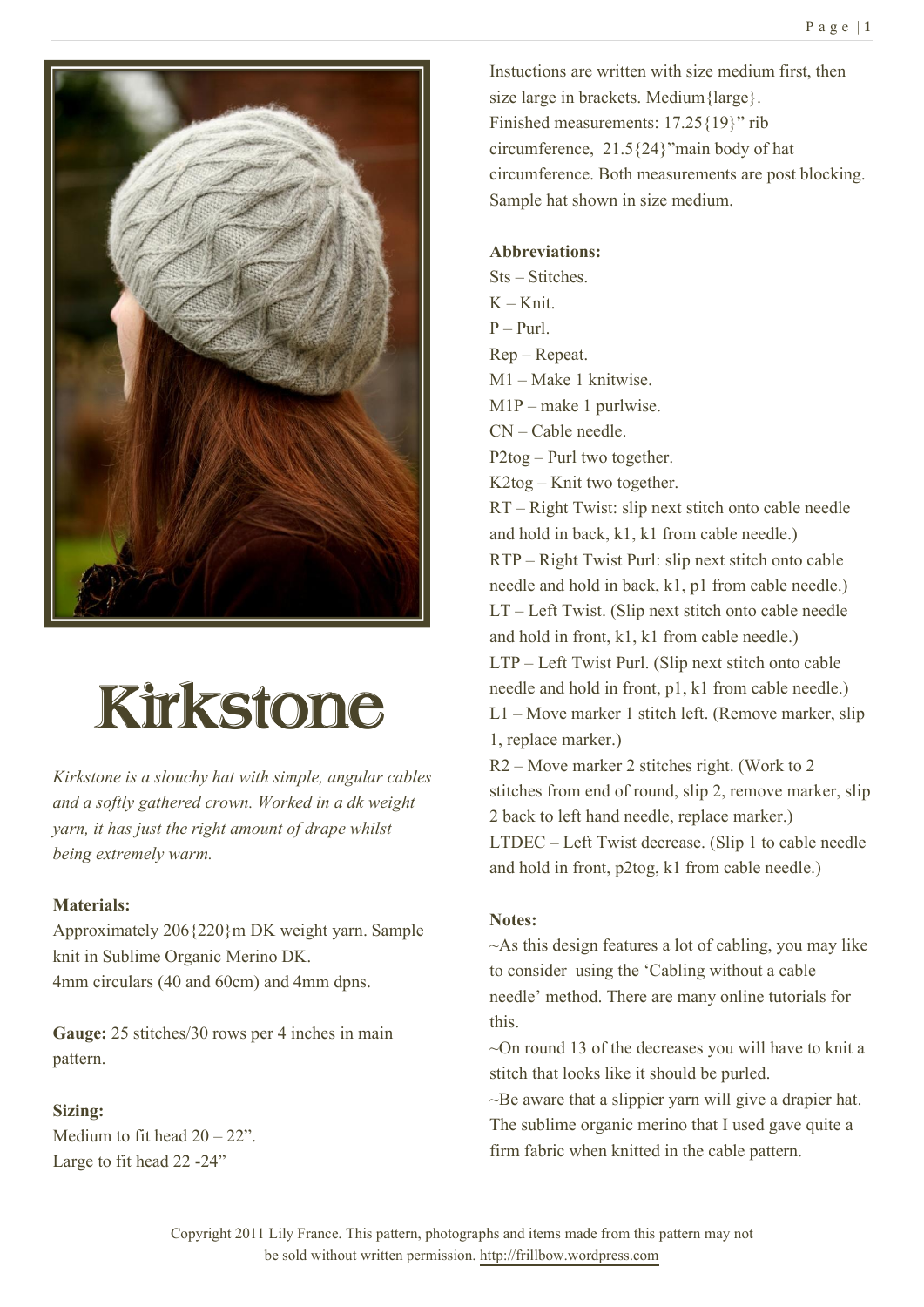#### **Pattern**

Using the long tail method and 40cm needle, cast on 90{100}sts. Place marker and join to begin working in the round.

Work 10 rounds rib as follows:

 $*(k1, p1)x2, k$ , rep from  $*$  to end.

Work rounds 1 through 30 of Main Hat Chart or written instructions once. After completing round 1 you will have  $144\{160\}$  sts.

Work rounds 3 through 15 once more.

Work rounds 1 through 21 of Decreases chart, changing to dpns when necessary.

Break yarn. Draw through sts and pull tight. Secure on inside.Weave in all ends and block as follows: Lay hat on it's side on a blocking mat and pin, being careful not to overstretch, especially rib.

Note: On all rounds charts are worked from right to left, beginning with round 1 at the bottom. Both charts will be worked 9{10} times per round.

|                | <b>Main Hat Chart</b> |                    |                         |                |                         |                     |                         |                     |                         |                         |                         |                         |                         |    |   |                 |                    |
|----------------|-----------------------|--------------------|-------------------------|----------------|-------------------------|---------------------|-------------------------|---------------------|-------------------------|-------------------------|-------------------------|-------------------------|-------------------------|----|---|-----------------|--------------------|
| R <sub>2</sub> |                       |                    | ä,                      | ×,             | ×,                      | ×,                  | ٠                       |                     |                         | ٠                       | ×,                      | ٠                       | ×,                      | ×, |   |                 | 30                 |
|                |                       |                    | ú.                      | ٠              | ×.                      | a,                  | ×,                      |                     |                         | ×,                      | à,                      | ٠                       | ä,                      | ×, |   | $\overline{11}$ | 29                 |
|                |                       |                    | ú,                      | ×,             | ×.                      | ò.                  | ×,                      |                     |                         | ٠                       | ä,                      | ٠                       | à.                      | ٠  |   |                 | 28                 |
|                |                       |                    | ä,                      | ×,             | ×,                      | ò.                  | ×,                      |                     |                         | a,                      | $\blacksquare$          | ×,                      | ú,                      | ×  |   | L1              | 27                 |
|                |                       |                    | ú.                      | ×,             | ×.                      | ú.                  | ×,                      |                     |                         | a,                      | ×,                      | ٠                       | ú,                      | ×, |   |                 | 26                 |
|                |                       | y                  | $\bar{\mathbf{\nabla}}$ | ×              | ×,                      | ×,                  | ×,                      |                     | ^                       | $\overline{\textbf{v}}$ | a,                      | $\blacksquare$          | ú.                      | ×, |   |                 | 25                 |
|                |                       | à,                 |                         | ×,             | ×.                      | ×.                  | ×,                      |                     | à.                      |                         | ٠                       | ×.                      | ×.                      | ×. |   |                 | 24                 |
|                |                       | ٠                  | ≏                       | ত              | ٠                       | ×,                  | ×,                      |                     | ٠                       | ≏                       | $\overline{\mathbf{v}}$ | ٠                       | ٠                       | ×, |   |                 | 23                 |
|                |                       | ×,                 | $\blacksquare$          |                | ×.                      | ä,                  | ٠                       |                     | ×,                      | ٠                       |                         | $\mathbf{u}$            | ×,                      | ٠  |   |                 | 22                 |
|                |                       | ×.                 | ٠                       | ⅍              | ত                       | ×.                  | ٠                       |                     | $\blacksquare$          | ٠                       |                         | $\overline{\textbf{v}}$ | ×,                      | ٠  |   |                 | 21                 |
|                |                       | ×,                 | ú,                      | ×,             |                         | ä,                  | à.                      |                     | ×,                      | ٠                       | ×,                      |                         | ä,                      | ×, |   |                 | 20                 |
|                |                       | ×,                 | ×.                      | ×,             | ^                       | $\overline{\nabla}$ | ×,                      |                     | ×,                      | ٠                       | ×,                      | 独                       | $\overline{\mathbf{v}}$ | ٠  |   |                 | 19                 |
|                |                       | ٠                  | ×,                      | ×,             | ×,                      |                     | ٠                       |                     | ×,                      | ٠                       | ×,                      | ٠                       |                         | ×. |   |                 | 18                 |
|                |                       | ٠                  | ×,                      | ٠              | ٠                       | ^                   | $\overline{\mathbf{v}}$ |                     | ×,                      | ×.                      | ×,                      | ×.                      | ^                       | ভ  |   |                 | 17                 |
|                |                       | ×.                 | a,                      | $\blacksquare$ | ٠                       | $\blacksquare$      |                         |                     | ×,                      | $\alpha$                | a,                      | ٠                       | $\blacksquare$          |    |   |                 | 16                 |
|                |                       | ٠                  | ٠                       | ×,             | à.                      | ×,                  |                         |                     | $\blacksquare$          | ٠                       | ú,                      | $\mathbf{r}$            | ò.                      |    |   |                 | 15                 |
|                |                       | ×,                 | ×,                      | à.             | ×.                      | ×,                  |                         |                     | à.                      | ٠                       | à.                      | ×.                      | à.                      |    |   |                 | 14                 |
|                |                       | ×,                 | $\blacksquare$          | ×,             | ×,                      | ×,                  |                         |                     | ×,                      | ٠                       | ú.                      | ٠                       | ×,                      |    |   |                 | 13                 |
|                |                       | ×,                 | ú.                      | ×,             | ×.                      | ä,                  |                         |                     | ă.                      | ٠                       | à,                      | ×.                      | ă.                      |    |   |                 | 12                 |
|                |                       | ×,                 | ×,                      | ٠              | ×.                      | €                   | ≏                       |                     | ×,                      | ٠                       | ٠                       | ٠                       | ভ                       | ́≏ |   |                 | 11                 |
|                |                       | ٠                  | ٠                       | ×,             | ×.                      |                     | ×,                      |                     | ò.                      | ٠                       | ä,                      | ٠                       |                         | ×, |   |                 | 10                 |
|                |                       | ×,                 | a,                      | ×,             | $\overline{\mathbf{v}}$ | ^                   | a,                      |                     | ×,                      | ٠                       | ×,                      | $\overline{\mathbf{v}}$ | ́^                      | ٠  |   |                 | 9                  |
|                |                       | ×,                 | ×.                      | ×,             |                         | ×,                  | ×,                      |                     | ×,                      | ٠                       | ×,                      |                         | ×,                      | ٠  |   |                 | $\frac{8}{7}$      |
|                |                       | ×,                 | ú,                      | ⊽              | ∡                       | ×,                  | $\blacksquare$          |                     | ×,                      | ٠                       | ত                       | ́^                      | $\blacksquare$          | ×, |   |                 |                    |
|                |                       | ×,                 | ×,                      |                | ٠                       | ×.                  | ٠                       |                     | ×,                      | ٠                       |                         | ×.                      | ×.                      | ٠  |   |                 | $\overline{\bf s}$ |
|                |                       | à,                 | उ                       | ́≏             | ×.                      | ×.                  | ×,                      |                     | à.                      | उ                       | ́≙                      | ×.                      | à.                      | ٠  |   |                 | $\frac{1}{4}$      |
|                |                       | ×,                 |                         | ×,             | ×,                      | ×,                  | ×,                      |                     | ×,                      |                         | ×,                      | ×,                      | ×,                      | ×, |   |                 |                    |
|                |                       | $\bar{\mathbf{v}}$ | <u> 全</u>               | ٠              | ×.                      | ×.                  | ٠                       |                     | $\overline{\mathbf{y}}$ | $\bf \hat{r}$           | ×,                      | ٠                       | ×.                      | ×. |   |                 |                    |
|                |                       |                    | ú.                      | ٠              | ٠                       | ×,                  | ٠                       |                     |                         | ٠                       | ú.                      | ٠                       | ×,                      | ٠  |   |                 | $\frac{3}{2}$      |
|                |                       |                    | ä,                      | Ŏ              | ä,                      | Ŏ                   | ×,                      | $\overline{\Omega}$ |                         | ×,                      | Ŏ                       | ×,                      | Q                       | ×, | Q |                 | 1                  |

#### **Decreases Chart**





Copyright 2011 Lily France. This pattern, photographs and items made from this pattern may not be sold without written permission. http://frillbow.wordpress.com